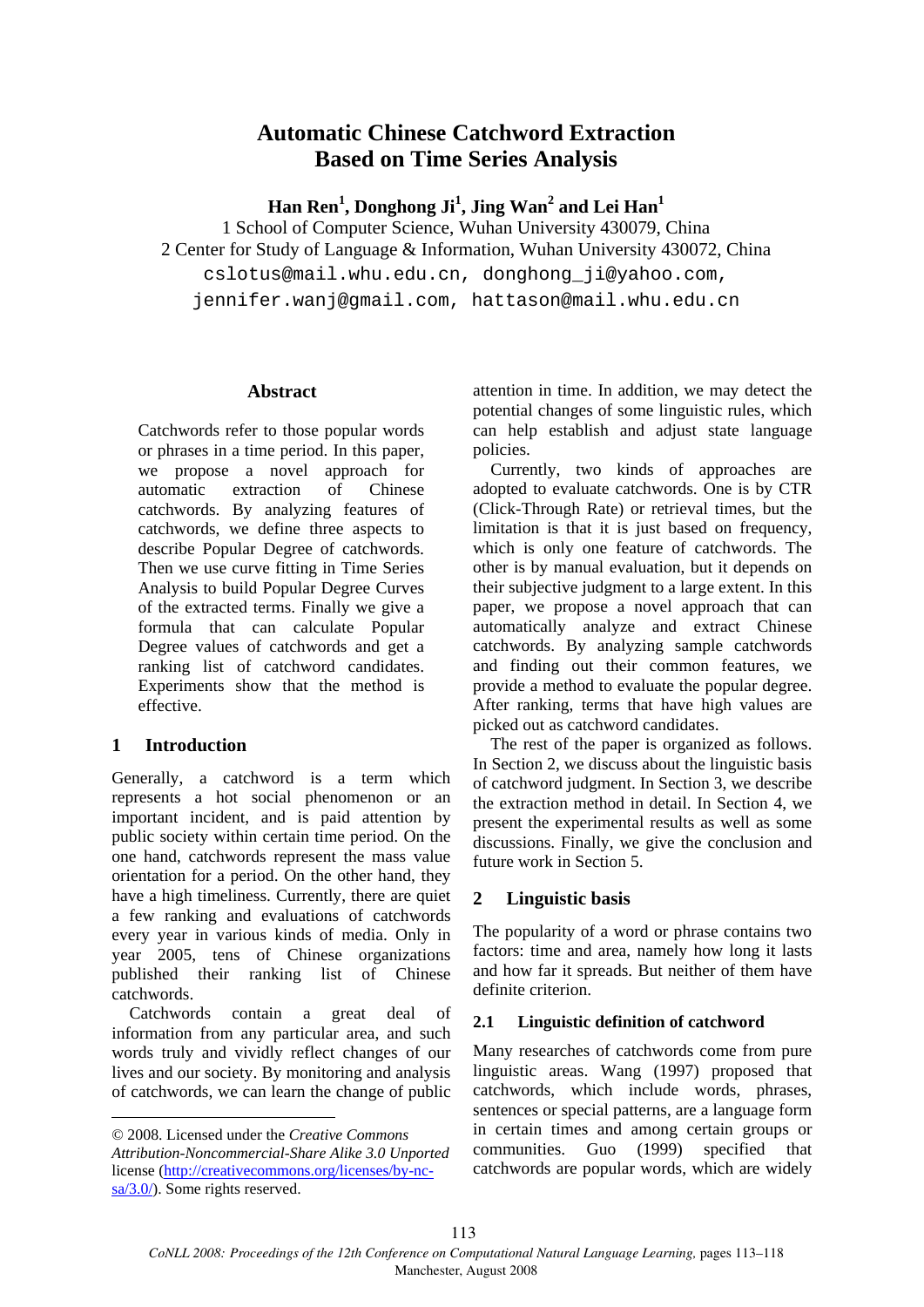used in certain period of time among certain groups of people. To sum up, catchwords are a language form spreading quickly within certain area in certain period of time.

According to Zipf's Law (Zipf, 1949), the word that has a higher usage frequency is shorter than others. Catchwords also follow this principle: most catchwords are words and phrases instead of sentences and longer language units, which are more difficult to extract automatically. In the paper, we focus on catchwords as words and phrases.

## **2.2 Features of catchword**

Some features of catchwords have been proposed, but there have been few research to quantify and weigh the features. Zhang (1999) proposed a method to judge catchwords by weighing Circulating Degree of catchwords, which are based on Dynamic Circulating Corpus. But the corpus construction and the judgment still depend on manual efforts.

By analyzing usage frequency of catchwords, we find that being a language phenomenon within a period of time, a catchword has two features: one is high usage frequency, namely a catchword is frequently used in certain period of time; the other is timeliness, namely this situation will lasts for some time. Our quantification method is based on these features.

# **3 Extraction Method**

In this section, the extraction method is described in detail. After term extraction, the features of terms are weighed by time series analysis. The algorithm in section 3.4 shows the process to extract catchword candidates.

# **3.1 Term Extraction**

Catchwords are words or phrases with maximal meanings, most of which are multi-character words or phrases. Word segmentation has a low discrimination for long phrases, while term extraction has a better way to extract them. Zhang (2006) proposed a new ATE algorithm, which is based on the decomposition of prime string. The algorithm evaluates the probability of a long string to be a term by weighing relation degree among sub-strings within the long string. The algorithm can raise the precision in extracting multi-character words and long phrases. In this paper, we use this method to extract terms.

# **3.2 Popular Degree Curve**

For extracted terms, a time granularity should be defined to describe their features. We select 'day' as the time granularity and get every day's usage frequency for each term in one year. These can be described as a time series like below:

$$
C_w = \{c_{w1}, c_{w2}, \dots, c_{wt}, \dots, c_{wn}\}
$$
 (1)

 $C_w$  is the time series of term *w*.  $c_{wt}$  is the usage frequency of term *w* in the day *t*. *n* is the number of observation days.

As a latent knowledge, two features of catchwords mentioned in section 2.2 exist in their time series. The effective method to find out the latent knowledge in the time series is Time Series Analysis, which includes linear analysis and nonlinear analysis. As the time series of terms belong to nonlinear series, we use nonlinear analysis to deal with them.

After getting usage frequency, we use SMA (Simple Moving Average) method to eliminate the random fluctuation of series  $C_w$ . The formula is as follows:

$$
\overline{C}_{wt} = \frac{\sum_{j=1}^{m} C_{w(t-m+j)}}{m}
$$
 (2)

 $\overline{c}_{wt}$  is the smoothed usage frequency of term *w* in the day *t* and *m* is the interval. In SMA method, a short interval has a little effect, while a long one may result in low accuracy. So we should specify a proper interval. Through experiments we find that an appropriate interval is between 10 and 20. Smoothed time series is as follows:

$$
\overline{C}_{w} = \{\overline{C}_{w1}, \overline{C}_{w2}, ..., \overline{C}_{wt}, ..., \overline{C}_{wn}\}
$$
 (3)

Smoothed time series of terms can be described as curves, in which the coordinate *x* is day *t* and coordinate *y* is  $\overline{c}_{wt}$ . Through these curves we can see that, catchwords appear in certain period of time and its usage frequency increases in this period. After reaching the highest point, usage frequency of catchwords decrease slowly. We call this process Popular Degree, which contains three aspects:

1) Popular Trend: the increasing process of usage frequency; the more obviously the popular trend changes, the higher the popular degree is.

2) Peak Value: maximum usage frequency within certain period of time; the larger the peak value is, the higher the popular degree is.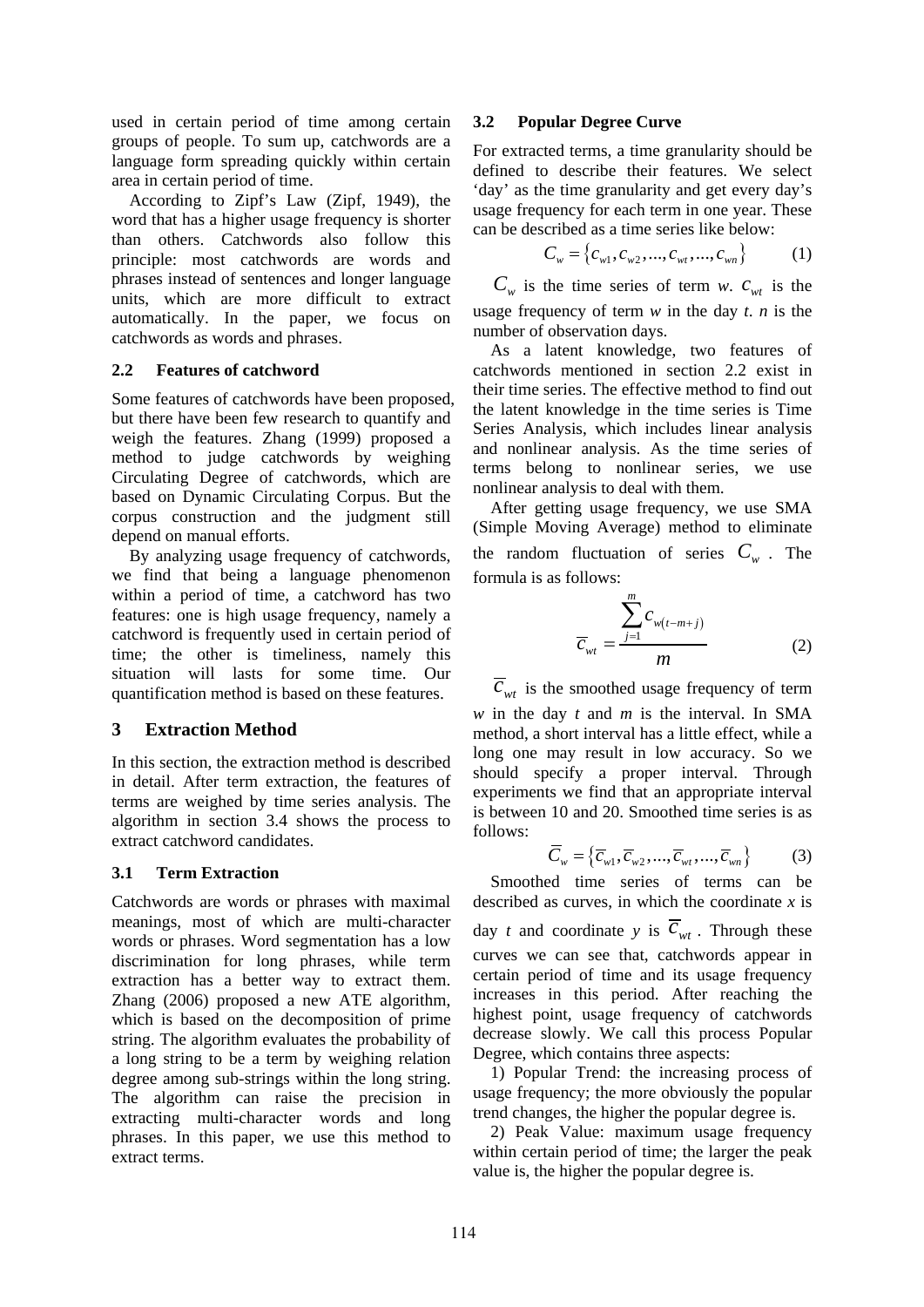3) Popular Keeping: the decreasing process of usage frequency; the more gently the popular keeping changes, the higher the popular degree is.

Three aspects above determine popular degree of catchwords. Figure 1 shows the smoothed time series curve of the catchword '苏丹红<sup>2</sup>' evaluated in year 2005:



To the catchword '苏丹红', its Popular Trend changes obviously and its Popular Keeping changes gently. Meanwhile, its Peak Value is relatively higher than those of most catchwords. So the catchword '苏丹红' has a high Popular Degree.

According to three aspects of Popular Degree, smoothed time series curve is separated into two parts: one is ascending period, namely Popular Trend process; the other is descending period, namely Popular Keeping process. We use conic fitting to deal with two parts of series. A conic's formula is like below:

$$
Y = a + bt + ct^2
$$

According to least square method, a standard equation that can deduce three parameters a, b and c is as follows:

$$
\begin{cases}\n\sum Y = na + b \sum t + c \sum t^2 \\
\sum tY = a \sum t + b \sum t^2 + c \sum t^3 \\
\sum t^2Y = a \sum t^2 + b \sum t^3 + c \sum t^4\n\end{cases}
$$

Assume  $T<sub>S</sub>$  is the starting time,  $T<sub>E</sub>$  is the ending time, and  $T_M$  is the time that time series curve reaches the highest point. According to conic fitting method we can get curves of ascending and descending period. Formulas of two conics are as follows:

$$
\begin{cases}\n\varphi(u) = a + bu + cu^2 & T_s \le t \le T_M \\
\psi(v) = a' + b'v + c'v^2 & T_M \le t \le T_E\n\end{cases}
$$
\n(4)

Variable *u* and *v* are usage frequency of a term in a day,  $\varphi(u)$  is the formula of ascending curve, and  $\psi(\nu)$  is the formula of descending curve. The curve described by equation (4) is called Popular Degree Curve. Figure 2 shows the Popular Degree Curve of the catchword '苏丹红':



#### **3.3 Popular Degree Value**

The decision of catchwords is based on three aspects of Popular Degree described in section 3.2. We propose a formula to calculate Popular Degree values of terms. After getting the values, a ranking list by inverse order is established. The Popular Degree of a catchword is in the direct ratio to its place in the ranking list. The formula is as follows:

$$
PD(w) = PT(w) \times PV(w) \times PK(w) \qquad (5)
$$

*PD*(*w*) is the Popular Degree value of the catchword *w*. *PT*(*w*) is the Popular Trend value of *w*:

$$
PT(w) = \alpha \cdot \frac{\varphi(T_M) - \varphi(T_S)}{\varphi(T_M)}
$$
(6)

 $\alpha$  is the adjusting parameter of Popular Trend. The formula indicates that  $PT(w)$  is related to changing process of Popular Degree Curve. *PV*(*w*) is the Peak Value of *w*:

$$
PV(w) = \beta \cdot \frac{\max\left\{\overline{c}_{wt}\right\}}{\frac{1}{N_w} \sum_{w} \max\left\{\overline{c}_{wt}\right\} + \max\left\{\overline{c}_{wt}\right\}} \tag{7}
$$

 $\beta$  is the adjusting parameter of Peak Value. The formula indicates that *PV*(*w*) is related to the maximum usage frequency of *w*. *PK*(*w*) is the Popular Keeping value of *w*:

$$
PK(w) = \gamma \cdot \left(1 - \frac{\psi(T_M) - \psi(T_E)}{\psi(T_M)}\right) \tag{8}
$$

 $\gamma$  is the adjusting parameter of Popular Keeping. The formula indicates that *PK*(*w*) is related to changing process of Popular Degree Curve. Parameter  $\alpha$ ,  $\beta$  and  $\gamma$  control proportion of three aspects in Popular Degree value.

 $^{2}$  苏丹红 means Sudan red in English.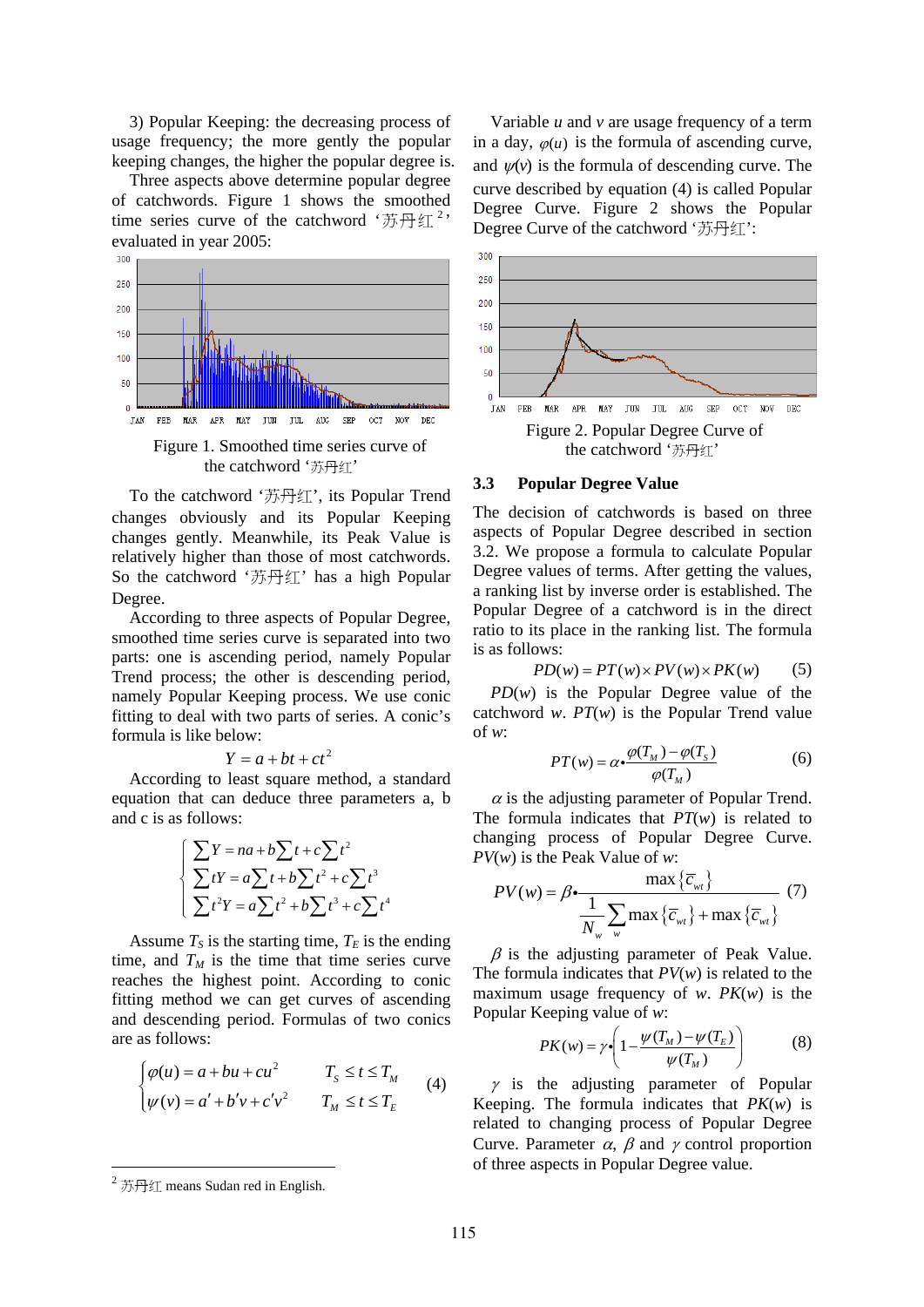All extracted terms are ranked according to their Popular Degree values. Terms that have high scores are picked out as catchword candidates.

# **3.4 Algorithm**

The algorithm of automatic catchwords extraction is described below:

**Algorithm** Extracting catchwords

#### **Input** text collections

**Output** ranking list of catchword candidates **Method** 

1) use ATE algorithm mentioned in section 3.1 to extract terms

2) filter terms that contains numbers and punctuations

3) **foreach** term

- 4) calculate its smoothed time series by formula (2)
- 5) use conic fitting method in section 3.2 to get its Popular Degree Curve like equation (4)
- 6) use formula  $(5) \sim (8)$  to calculate its Popular Degree value

7) rank all Popular Degree values from high to low

## **4 Experimental Results and Analysis**

#### **4.1 Text Collection**

In the experiment, we use 136,191 web pages crawled from Sina<sup>3</sup>'s news reports in year 2005 including six categories: economy, science, current affairs, military, sports and entertainment. For the experimental purpose, we extract body content in every web page by using Noise Reducing algorithm (Shianhua Lin & Janming Ho, 2002). Totally, the extracted subset includes 129,328 documents.

#### **4.2 Experiment settings**

In the experiment, several parameters should be settled to perform the catchwords extraction.

·*n*

A large time granularity may result in low accuracy for conic fitting. In this paper, we select 'day' as the time granularity.

·*m*

For the interval *m* in formula (2), a proper value should be specified to not only eliminate random fluctuation but also keep accuracy of data. In the experiment we find that the proper interval is between 10 and 20. •  $T_S$  and  $T_F$ 

Catchwords have a high timeliness, so we should specify a time domain. By analysis of sample catchwords, we find that popular time domain for most of them approximately last for not more than 6 months. So we specify the time domain is  $n / 2$ . Thus the relationship among the starting time  $T<sub>S</sub>$  and the ending time  $T_E$  is below:

$$
T_s = T_E - \frac{n}{2}
$$

As a proper example, the starting point can be 60 days away from the highest point. Thus the Popular Trend process and the Popular Keeping process both last for nearly 3 months. So the relationship can be described as formulas below:

$$
T_{S} = T_{M} - \left\lceil \frac{n}{4} \right\rceil, \quad T_{E} = T_{M} + \left\lceil \frac{n}{4} \right\rceil
$$

 $\cdot \alpha$ , β, γ

To keep the Popular Degree values of catchwords within [0, 1], three adjusting parameters are satisfied to the inequation:  $0 < \alpha, \beta, \gamma \leq 1$ .

Table 1 shows proper values of parameters as schema 1. We also give other schemas, which contain different values of parameters, to compare with the schema 1. In schema 2 to schema 4, default values of parameters are the same with schema 1.

| parameter | Value                     |
|-----------|---------------------------|
| n         | 365                       |
| t         | [1, 365]                  |
| m         | 15                        |
| $T_S$     | $T_M - \lceil n/4 \rceil$ |
| $T_E$     | $T_M + \lceil n/4 \rceil$ |
| $\alpha$  |                           |
|           |                           |
|           |                           |

Table 1. parameters in schema 1

schema 2: different *m* values schema 3: different values of  $T_S$  and  $T_E$ schema 4: different values of  $\alpha$ ,  $\beta$  and  $\gamma$ 

#### **4.3 Evaluation Measure**

Currently, there is no unified standard for catchword evaluation. In year 2005, NLRMRC

<sup>3</sup> http://www.sina.com.cn/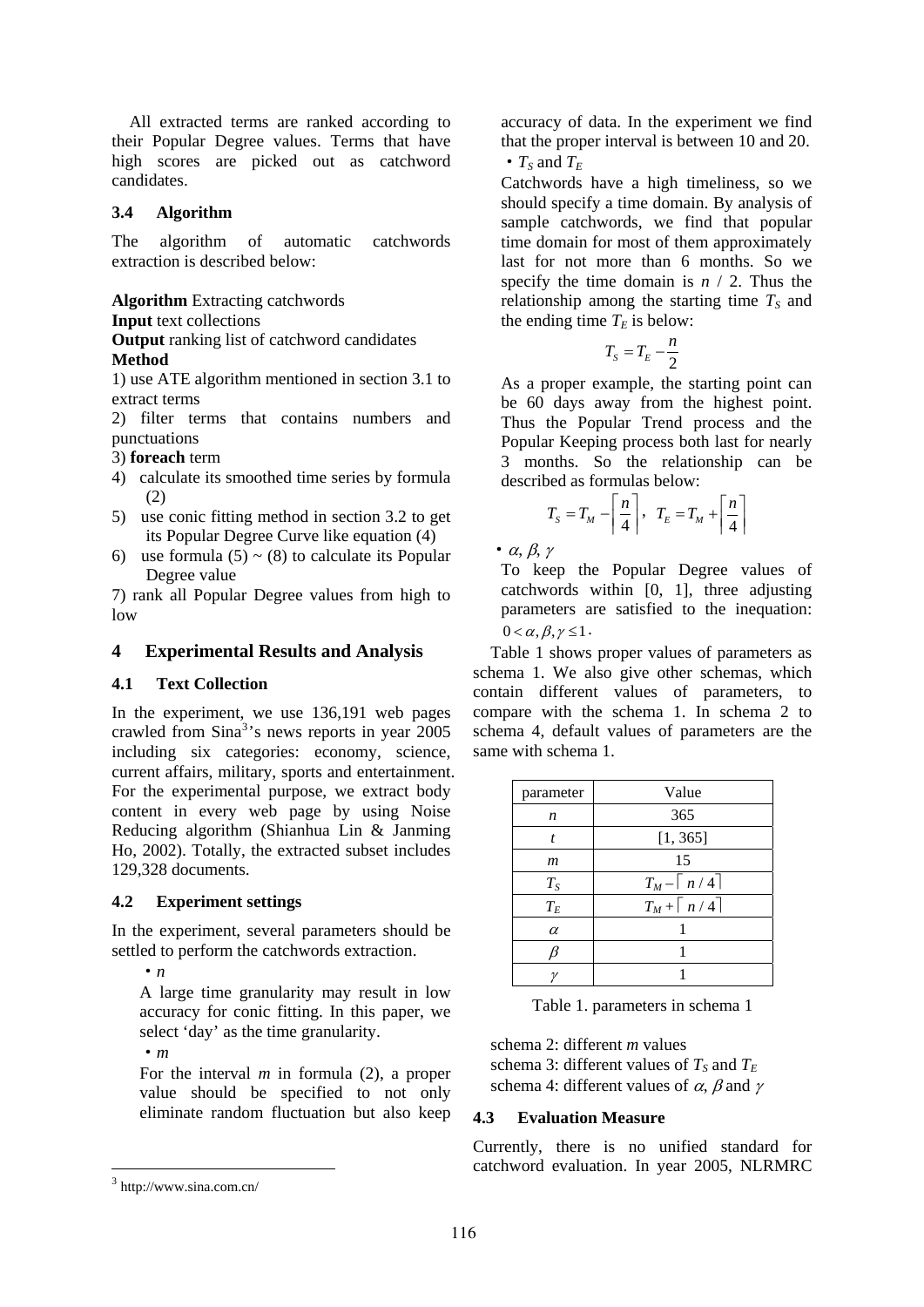(National Language Resources Monitoring and Research Centre, held by MOE of China) had published their top 100 Chinese catchwords. We use co-occurrence ratio of catchwords for the evaluation. The formula of co-occurrence ratio is as follows:

$$
r = \frac{N_c}{N}
$$

*N* is the number of ranking catchwords.  $N_c$  is the co-occurrence of catchwords, namely the number of catchwords which appear both in our approach and NLRMRC in top N.

#### **4.4 Results**

We use algorithm described in section 3.4 to get a ranking list of catchword candidates. According to ATE algorithm mentioned in section 3.1, we extract 966,532 terms. After filtering invalid terms we get 892,184 terms and calculate each term's Popular Degree value. Table 2 - 5 shows the co-occurrence ratio with schema 1 - 4.

| $N-20$  | $N=40$ | $N = 60$ | $N = 80$ | $N=100$ |
|---------|--------|----------|----------|---------|
| $v_{0}$ | 8%     | '6%      |          | 66%     |

Table 2. Co-occurrence ratio using schema 1

| m  | $N=20$ | $N=40$ | $N=\epsilon$ 60 | $N = 80$ | $N=100$ |
|----|--------|--------|-----------------|----------|---------|
|    | 3%     | 7%     | 16%             | 29%      | 45%     |
| 10 | 4%     | 11%    | 25%             | 44%      | 59%     |
| 20 | 7%     | 15%    | 32%             | 49%      | 63%     |
| 25 | 6%     | 14%    | 29%             | 46%      | 60%     |

| $T_M$ - $T_S$ :<br>$T_E$ - $T_M$ | $N=20$ | $N=40$ | $N=60$ | $N = 80$ | $N = 100$ |
|----------------------------------|--------|--------|--------|----------|-----------|
| 1:4                              | $0\%$  | 3%     | 8%     | 15%      | 22%       |
| 2:3                              | 4%     | 14%    | 30%    | 49%      | 64%       |
| 3:2                              | 5%     | 15%    | 33%    | 51%      | 63%       |
| 4 : 1                            | 2%     | 5%     | 12%    | 21%      | 26%       |

Table 3. Co-occurrence ratio using schema 2

Table 4. Co-occurrence ratio using schema 3

|                  | $N=20$ | $N=40$ | $N=60$ | $N=80$ | $N = 100$ |
|------------------|--------|--------|--------|--------|-----------|
| $\alpha = 0.5$   | 3%     | 9%     | 24%    | 42%    | 55%       |
| $\alpha = 0.8$   | 6%     | 15%    | 31%    | 50%    | 64%       |
| $\beta = 0.5$    | 2%     | 6%     | 16%    | 37%    | 52%       |
| $\beta = 0.8$    | 5%     | 13%    | 29%    | 47%    | 59%       |
| $\not\simeq 0.5$ | 3%     | 11%    | 26%    | 43%    | 57%       |
| $\not=0.8$       | 6%     | 15%    | 32%    | 51%    | 62%       |

Table 5. Co-occurrence ratio using schema 4

Table 2 shows the co-occurrence ratio of the catchwords extracted by our approach and NLRMRC in top N catchwords ranking list. It indicates that, when N is 100, co-occurrence of the catchwords reaches 66%; when N is lower, the ratio is also lower. On the one hand, we can see that our approach has a good effect on automatically extracting catchwords, closing to the result of manual evaluation with the increment of N. On the other hand, it proves that divergence exists between our approach and manual evaluation in high-ranking catchwords.

Table 3 indicates that, the condition of  $m = 20$ has a better co-occurrence ratio in contrast with others in schema 2. It is because a short interval has a little effect, while a long one may result in low accuracy in SMA.

Table 4 indicates that a better performance can be made when the proportion of  $T_M$  -  $T_S$  and  $T_E$  - $T_M$  is close to 1:1. It proves that Popular Trend process is just as important as Popular Keeping process. Therefore the best time domain of these two processes are both *n* / 4.

Three parameters can adjust the weights of *PD*, *PV* and *PK* in formula (5). Table 5 indicates that three factors above are all important for weighing a catchword, while  $\beta$  is a little more important than  $\alpha$  and  $\gamma$ . Therefore, maximum usage frequency of a catchword is a little more important than two other factors.

From Table  $2 - 5$  we can see that, parameters in schema 1 is most appropriate for the evaluation.

Table 6 shows the ranking list of top 10 catchword candidates according to their Popular Degree values:

| candidates <sup>4</sup> | PD value |
|-------------------------|----------|
| 苏丹红                     | 0.251262 |
| 超级女声                    | 0.220975 |
| 油价                      | 0.213843 |
| 纺织品谈判                   | 0.196326 |
| <b>TD-SCDMA</b>         | 0.185691 |
| 芙蓉姐姐                    | 0.166730 |
| 发现号                     | 0.154803 |
| 丁俊晖                     | 0.137211 |
| 六方会谈                    | 0.121738 |
| 猪链球菌                    | 0.120667 |

Table 6. Popular Degree values of Top 10 catchword candidates

纺织品谈判 means textile negotiation

芙蓉姐姐 means a famous girl called sister lotus

发现号 means STS Discovery OV-103

丁俊晖 means a billiards player named Junhui Ding

六方会谈 means Six-Party Talks

猪链球菌 means swine streptococcus suis

<sup>4</sup> 超级女声 means a talent show by Hunan Satellite. 油价 means petroleum price